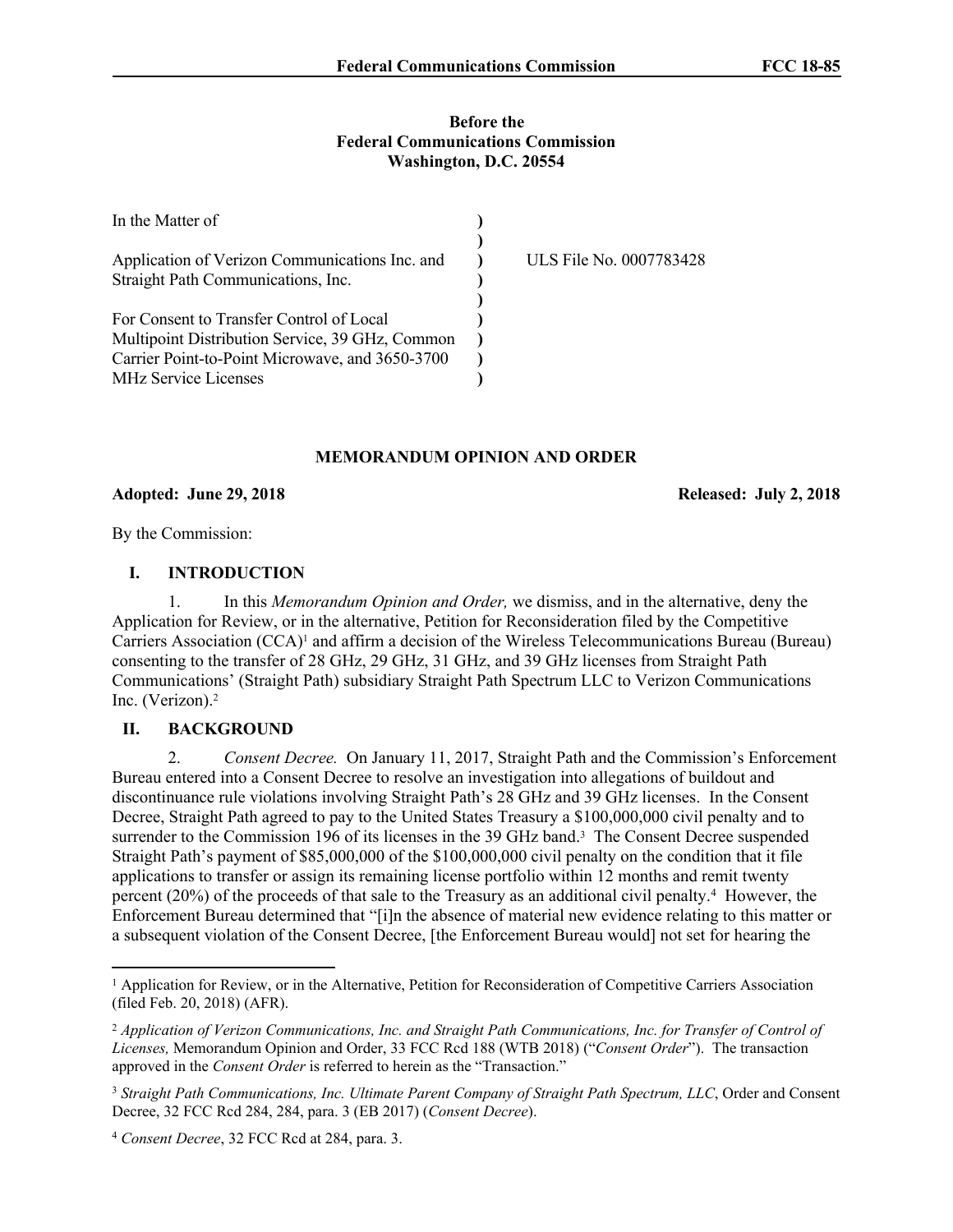question of Straight Path's basic qualifications to hold or obtain any Commission license or authorization."<sup>5</sup>

3. *Transfer of Control Application.* In June 2017, Verizon and Straight Path filed applications pursuant to Section 310(d) of the Communications Act of 1934, as amended (the Act),<sup>6</sup> seeking Commission consent to the transfer of control of Straight Path Spectrum LLC, a wholly-owned subsidiary of Straight Path Communications to Verizon whereby Straight Path Spectrum LLC became a wholly-owned subsidiary of Verizon.<sup>7</sup> Pursuant to that application, Straight Path and Verizon argued that Verizon's acquisition of Straight Path's millimeter wave (mmW) spectrum licenses would facilitate Verizon's continued investment, innovation, and deployment of 5G technology that will benefit the U.S. economy, and the millions of consumers, businesses, and government users that increasingly rely on wireless broadband and soon, 5G.<sup>8</sup> The Bureau released a public notice seeking comment on the proposed transfer of control.<sup>9</sup> Several parties filed petitions to deny in response to the Public Notice, including CCA.<sup>10</sup>

4. In its *2016 Spectrum Frontiers Order*, the Commission had adopted a mmW spectrum threshold of 1250 megahertz out of the total 3250 megahertz of mmW spectrum made available at that time for the new Upper Microwave Flexible Use Service for its review of proposed secondary market transactions.<sup>11</sup> In the *FNPRM* accompanying the *Spectrum Frontiers Report and Order*, the Commission proposed increasing this threshold to stay at approximately one-third of the total amount of mmW spectrum it would make available in the future.<sup>12</sup> CCA contended that the sale of Straight Path's spectrum to Verizon would result in Verizon's total mmW holdings in the 28 GHz, 37 GHz, and 39 GHz bands being at or above the aforementioned 1250 megahertz threshold in 761 counties with the maximum spectrum holdings in any given county being 1650 megahertz, and had asked the Bureau to conduct a rigorous "enhanced factor review" of the transaction on that basis.<sup>13</sup> In the *Spectrum Frontiers Second Report and Order*, the Commission increased this threshold to 1850 megahertz.<sup>14</sup> This change in the threshold became effective on January 2, 2018.<sup>15</sup>

5. On January 18, 2018, the Bureau released the *Consent Order* rejecting the petitions to deny and consenting to the Transaction. The Bureau found "no evidence in the record to support a finding that the proposed transaction will result in potential public interest harms, and [it] reject[ed]

<sup>5</sup> *Consent Decree, 32 FCC Rcd* at 285, para. 5 (citing 47 CFR § 1.93(b)).

<sup>7</sup> Application of Verizon Communications Inc. and Straight Path Communications Inc. for Consent to the Transfer of *Control of Licenses*, ULS File Nos. 0007783428 (filed Jun. 1, 2017) (Application), Ex. 1 – Description of Transaction and Public Interest Statement at 2 (Public Interest Statement).

<sup>8</sup> Public Interest Statement at 5-6.

<sup>9</sup> Application of Verizon Communications Inc. and Straight Path Communications Inc. for Consent to the Transfer of *Control of Local Multipoint Distribution Service, 39 GHz, 3650-3700 MHz, and Fixed Point-to-Point Microwave Licenses,* ULS File No. 0007783428, Public Notice, 32 FCC Rcd 5727 (WTB 2017) (Public Notice).

<sup>10</sup> *See Consent Order,* 33 FCC Rcd. at 189, para. 4.

<sup>11</sup> *Consent Order,* 33 FCC Rcd. at 196, para. 21 (citing *Use of Spectrum Bands Above 24GHz for Mobile Radio Services*, Report and Order and Further Notice of Proposed Rulemaking, 31 FCC Rcd at 8014, 8081-84, paras. 184, 189 & n.493 (2016) (*Spectrum Frontiers Report and Order or FNPRM*, as appropriate).

<sup>12</sup> *See Spectrum Frontiers FNPRM*, 31 FCC Rcd at 8180, para. 491.

<sup>13</sup> AFR at 10 n.26; *see also Consent Order*, 33 FCC Rcd at 196, para. 22.

<sup>14</sup> *Use of Spectrum Bands Above 24 GHz for Mobile Radio Services*, Second Report and Order, Second Further Notice of Proposed Rulemaking, Order on Reconsideration, and Memorandum Opinion and Order*,* FCC 17-152, 32 FCC Rcd 10988, 11011, para. 74 (2017) (*Spectrum Frontiers Second Report and Order*).

<sup>15</sup> *See Use of Spectrum Bands Above 24 GHz for Mobile Radio Services*, 83 Fed. Reg. 37 (Jan. 2, 2018).

<sup>6</sup> 47 U.S.C. § 310(d).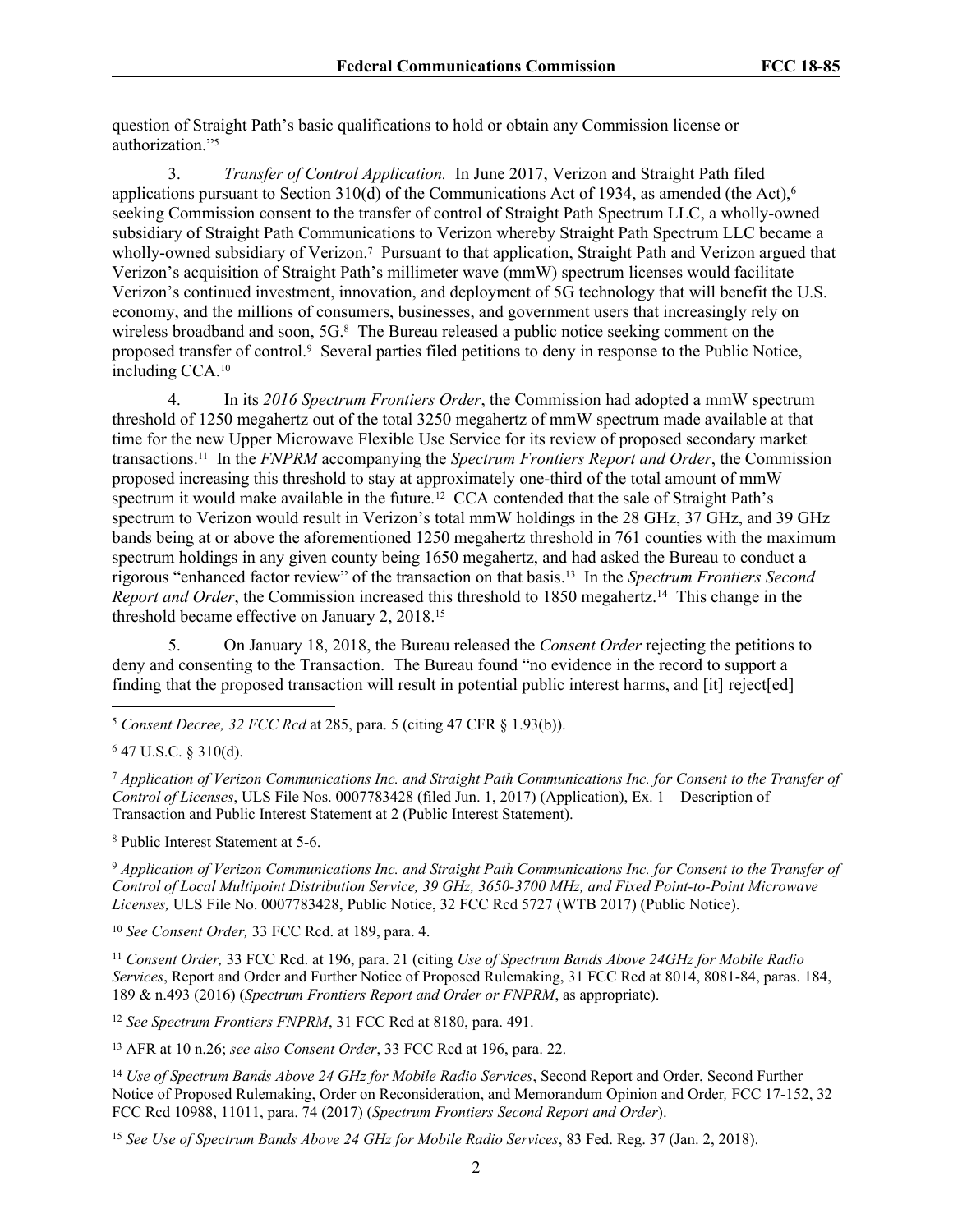petitioners' arguments that it will."<sup>16</sup> The Bureau also found that Verizon's maximum spectrum holdings in any given county fell below the revised 1850 megahertz mmW spectrum threshold.<sup>17</sup> Accordingly, given the proposed transaction did not trigger the mmW spectrum threshold, and based on its careful review of the record as well as its examination of the various relevant factors, the Bureau found Verizon's post-Transaction spectrum holdings did not raise competitive concerns in light of the current state of the marketplace.<sup>18</sup> The Bureau also analyzed and rejected arguments that approving the transaction would harm the public interest by rewarding Straight Path for unlawfully warehousing mmW spectrum to the detriment of taxpayers and competitive providers (who could have gained if the transaction had been denied and the spectrum auctioned) as inappropriate collateral attacks on the Consent Decree.<sup>19</sup> After finding that "as a direct result of the transaction, Verizon likely would be better able to develop and deploy innovative 5G services to the benefit of American consumers,"<sup>20</sup> the Bureau consented to the Transaction as serving the public interest, convenience, and necessity.<sup>21</sup>

6. CCA filed both the subject AFR of the *Consent Order* as well as a Petition for Stay seeking to stop consummation of the Transaction.<sup>22</sup> The Wireless Bureau denied the Petition for Stay after concluding under the relevant factors that CCA was unlikely to succeed on the merits of its arguments or to suffer irreparable harm through granting the transaction, and that other parties and the public interest would be harmed by the transaction's denial.<sup>23</sup>

## **III. DISCUSSION**

7. As a preliminary matter, CCA has not demonstrated standing to seek review of the Bureau's consent to the transfer applications. Under Section 155(c)(4) of the Communications Act of 1934, as amended, and Section 1.115(a) of the Commission's rules, a filer has standing to submit an application for review of a decision by which it is "aggrieved." <sup>24</sup> The Commission accords party-ininterest standing to a petitioner that alleges facts sufficient to demonstrate that grant of the application would cause it to suffer a direct injury.<sup>25</sup> In addition, petitioners must demonstrate a causal link between the claimed injury and the challenged action.<sup>26</sup> To demonstrate a causal link, petitioners must establish that the injury can be traced to the challenged action and that the injury would be prevented or redressed

<sup>21</sup> Consent Order, 33 FCC Rcd at 198, para. 30.

<sup>22</sup> *See* AFR; Petition for a Stay of Competitive Carriers Association (filed Feb. 20, 2018). Verizon has filed an opposition to the AFR. Opposition to Application for Review of Verizon (filed Mar. 5, 2018) (Verizon Opposition). T-Mobile submitted comments in support of the AFR. Comments of T-Mobile USA, Inc. (filed Mar. 7, 2018). CCA filed a reply. Reply to Opposition to Application for Review of CCA (filed Mar. 20, 2018).

<sup>23</sup> *Application of Verizon Communications Inc. and Straight Path Communications Inc. for Consent to the Transfer of Control of Local Multipoint Distribution Service, 39 GHz, 3650-3700 MHz, and Fixed Point-to-Point Microwave Licenses,* ULS File No. 0007783428, Order Denying Petition for Stay, DA 18-328 (WTB rel. Apr. 2, 2018) at para. 18 ("*Stay Order*").

<sup>24</sup> 47 U.S.C. § 155(c)(4); 47 CFR § 1.115(a)(1).

<sup>25</sup> *See, e.g., Applications of AT&T Mobility Spectrum LLC*, Memorandum Opinion and Order*,* 27 FCC Rcd 16459, 16465, para. 16 (2012); *Wireless Co., L.P.*, Order, 10 FCC Rcd 13233, 13235, para. 7 (WTB 1995) (*Wireless Co*.), *citing Sierra Club v*. *Morton*, 405 U.S. 727, 733 (1972). *See also New World Radio, Inc. v. FCC,* 294 F.3d 164 (D.C. Cir. 2002). *See generally T-Mobile License LLC, AT&T Mobility Spectrum LLC, New Cingular Wireless PCS LLC*, Memorandum Opinion and Order, 29 FCC Rcd 6350, 6355, para. 12 (2014).

<sup>26</sup> *Wireless Co*., 10 FCC Rcd at 13235, para. 7.

<sup>16</sup> *Consent Order,* 33 FCC Rcd. at 193, para. 14.

<sup>17</sup> *Consent Order,* 33 FCC Rcd. at 196, para. 22.

<sup>18</sup> *Consent Order,* 33 FCC Rcd. at 196, para. 22.

<sup>19</sup> Consent Order, 33 FCC Rcd at 196, para. 24.

<sup>20</sup> Consent Order, 33 FCC Rcd at 198, para. 29.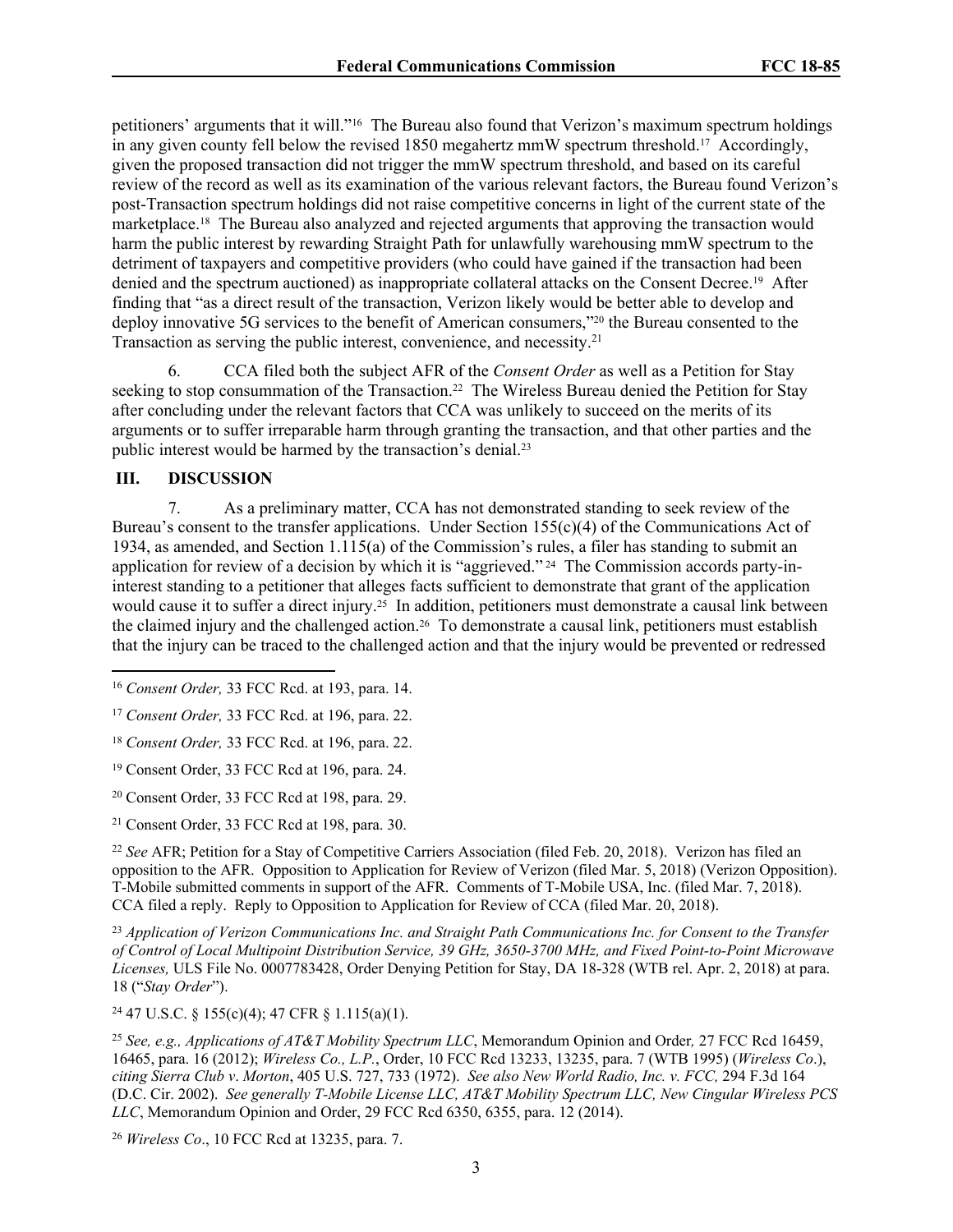by the relief requested.<sup>27</sup> For these purposes, an injury must be both "concrete and particularized" and "actual or imminent, not conjectural or hypothetical."<sup>28</sup> There must be more than an "objectively reasonable likelihood" of threatened injury; such injury must be "certainly impending."<sup>29</sup> An organization may meet these standards in its own right or may demonstrate that one or more of its members meets these requirements.<sup>30</sup>

8. In applying those standards to CCA's AFR, we conclude that CCA has not adequately demonstrated standing. Here, CCA has not proffered evidence concerning any actual and certain harm it will suffer as a direct result of the Commission's approval of the subject Transaction.<sup>31</sup> CCA makes generalized statements about competitive harm resulting from the transaction's concentration of this spectrum in Verizon's hands,<sup>32</sup> or Straight Path's unjust enrichment resulting from its multi-billion-dollar sale of licenses,<sup>33</sup> neither of which demonstrates how it, or its members, are aggrieved or injured by the grant of the Transaction. Transaction proceeds going to Straight Path do not constitute a harm or confer such standing. Nor has CCA demonstrated that any of its members could or would be in a position to acquire the spectrum at issue here, or that any such member would benefit from Straight Path's retention of the licenses. To the extent that CCA seeks an auction of the spectrum, it has failed to provide anything other than speculation about that possibility or that any of its members would be willing and able to purchase such spectrum. Therefore, we dismiss CCA's AFR for lack of standing.

9. Nor has CCA demonstrated standing to file its alternative petition for reconsideration. Pursuant to Section 405 of the Act and Section 1.106(b)(1) of the Commission's rules, a petition for reconsideration may be filed by "any party to the proceeding, or any other person whose interests are adversely affected."<sup>34</sup> To qualify as a party to the proceeding, the petitioner must have filed a valid petition to deny.<sup>35</sup> While CCA filed a petition to deny, based on our evaluation of the record, CCA has not demonstrated the existence of a direct, certainly impending injury that could be traced to the proposed transaction.<sup>36</sup> However, in the alternative, in order to provide a clear resolution of the substantive issues, we also address the allegations in CCA's pleading below and reject its arguments on the merits.

<sup>27</sup> *Id.* Because "a licensing proceeding before the Commission is not an Article III proceeding," the Commission may determine in the public interest to allow participation by parties pursuant to Section 309(d) of the Communications Act who would lack Article III standing. Channel 32 Hispanic Broadcasters, Ltd., *Order,* 15 FCC Rcd 22649, 22651, para. 7 (2000), *aff'd per curiam,* 22 Fed. Appx. 12 (2001). However, wireless applications have generally been reviewed using the foregoing Article III standard. Rockne Educational Television, Inc., *Memorandum Opinion and Order*, 26 FCC Rcd 14402, 14405, para. 7 (WTB BD 2011). *See, e.g., Cellco Partnership,* 27 FCC Rcd at 10713, para. 36. For the reasons stated above, we find no public interest reason to depart from this practice here. *See Airadigm Communications, Inc.*, Order on Reconsideration*,* 21 FCC Rcd 3893, 3897, para. 14 & n.30 (WTB 2006), *review dismissed,* 26 FCC Rcd 6739 (WTB 2011).

<sup>28</sup> *Conference Group, LLC v. FCC,* 720 F.3d 956 (D.C. Cir. 2013), *quoting Lujan v. Defenders of Wildlife,* 504 U.S. 555, 560 (1992).

<sup>32</sup> AFR at 15-18.

<sup>33</sup> AFR at 18-19.

<sup>34</sup> 47 U.S.C. § 405; 47 CFR § 1.106(b)(1).

<sup>29</sup> *Clapper v. Amnesty International USA,* 568 U.S. 398, 410 (2013).

<sup>30</sup> *See, e.g., Friends of the Earth, Inc.,* Memorandum Opinion and Order, 18 FCC Rcd 23622, 23622-23, paras. 2-3 (2003).

<sup>&</sup>lt;sup>31</sup> Verizon also argues that CCA "fails to identify a legitimate harm, let alone a transaction specific one." Verizon Opposition at 18.

<sup>35</sup> *See, e.g., Gulfcoast Broadcasting, Inc*., Memorandum Opinion and Order, 8 FCC Rcd 483 (1993).

<sup>36</sup> Section 1.939(d) of the Commission's rules requires that a petition to deny contain specific allegations of fact sufficient to make a *prima facie* showing that the petitioner is a party in interest and that grant of the application would be inconsistent with the public interest, convenience, and necessity. 47 CFR § 1.939(d). To establish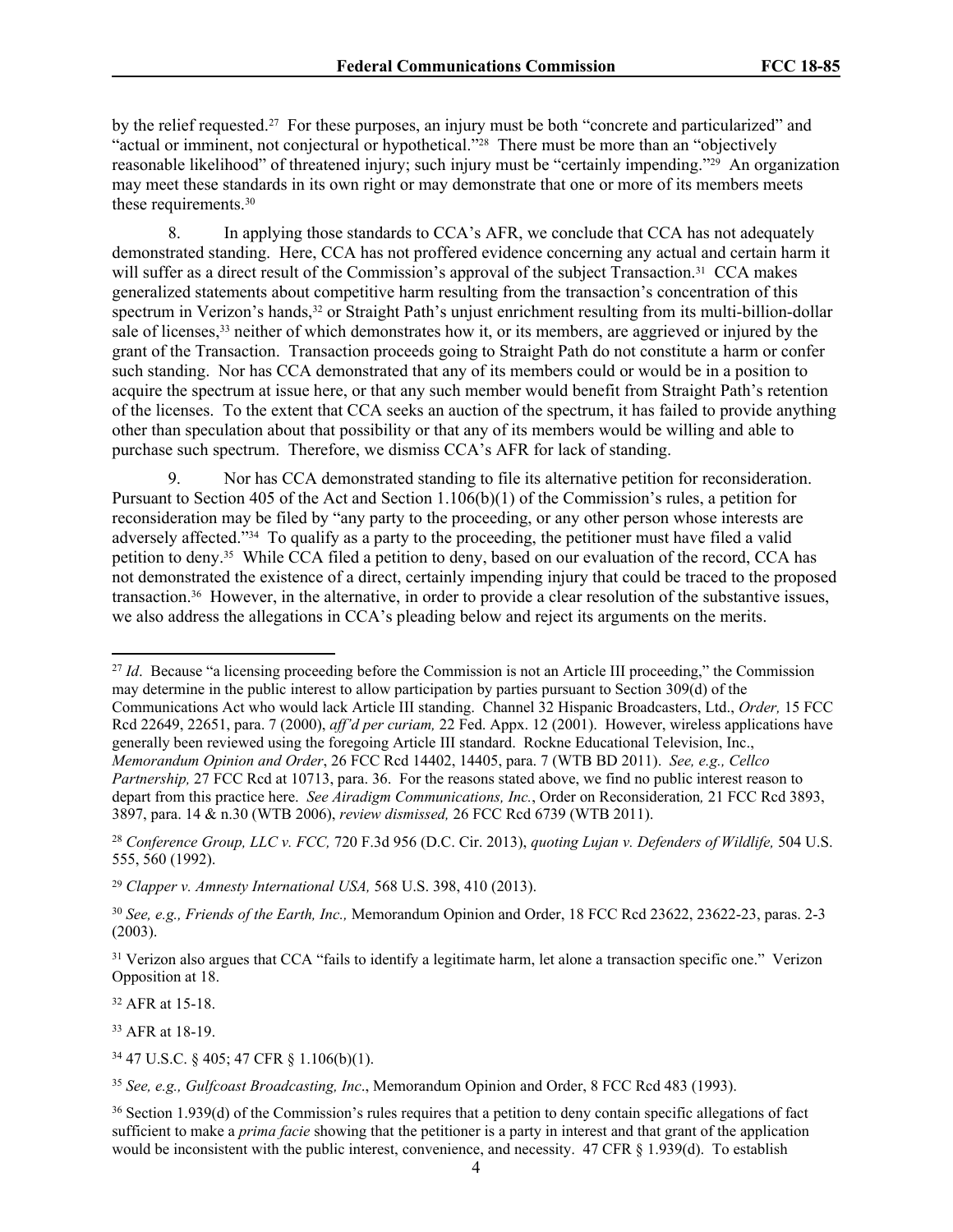10. In its AFR, CCA argues the Bureau's *Consent Order* failed to conduct a meaningful analysis of the negative effect Verizon's spectrum aggregation would have on 5G competition as a result of the transaction.<sup>37</sup> CCA challenges the Bureau's use of the 1850 megahertz spectrum threshold adopted in the *Spectrum Frontiers Second Report and Order*. <sup>38</sup> CCA argues the Bureau failed to conduct a meaningful review of the transaction's anticompetitive effects, by misapplying the standard under which spectrum will be considered 'available' for mobile broadband use for purposes of determining the impact on spectrum aggregation, and ignored the Commission policy recognizing the value of mmW spectrum to next generation mobile networks.<sup>39</sup> CCA also argues the Bureau failed to properly punish Straight Path's misconduct through denial of the proposed transaction and auction of its spectrum.<sup>40</sup> After a thorough review of the AFR and the record, we reject CCA's arguments.

11. CCA's argument that the Commission improperly applied the 1850 megahertz mmW spectrum threshold to the transaction in the *MO&O* instead of the prior 1250 megahertz threshold without notice is without merit.<sup>41</sup> At the time the Commission adopted the 1250 megahertz threshold, the Commission proposed increasing this threshold to stay at approximately one-third of the total amount of mmW spectrum it would make available in the future.<sup>42</sup> Following notice and comment, as the 24 GHz and 47 GHz bands were added, the Commission updated the threshold to 1850 megahertz,<sup>43</sup> and expressly noted that this increase would become effective upon publication in the Federal Register, $44$  or January 2, 2018.<sup>45</sup> Therefore, CCA and others were provided with sufficient notice of, and an opportunity to comment on, both the Commission's intent to apply a secondary market threshold to analyze competition, and the revised threshold of 1850 megahertz. Moreover, the Bureau's application of the revised threshold is consistent with past practice of applying law in existence at the time it acts and there was no basis for the Bureau to apply any threshold other than the 1850 megahertz screen as of the date the *Consent Order* was adopted.<sup>46</sup> Indeed, the Commission has revised an analogous tool—the general spectrum screen that it applies to secondary market transactions—in various orders and has applied its revised screen to pending transactions.<sup>47</sup>

<sup>37</sup> AFR at 2.

<sup>38</sup> AFR at 10-14.

<sup>39</sup> AFR at 8-9.

<sup>40</sup> AFR at 4.

<sup>41</sup> *See Stay Order*, DA 18-328 at para. 6.

<sup>42</sup> *Spectrum Frontiers FNPRM*, 31 FCC Rcd at 8180, para. 491.

<sup>43</sup> *Spectrum Frontiers Second Report and Order*, 32 FCC Rcd at 11011, para.74.

<sup>44</sup> *Spectrum Frontiers Second Report and Order*, 32 FCC Rcd at 11011, 11074, paras. 74, 268, n.189. While CCA disagrees about inclusion of the bands not yet auctioned because it asserts that the 24 GHz and 47 GHz spectrum are not "available," (*see* Petition for Stay at 8), that is not the pertinent standard for purposes of application of the mmW spectrum threshold for secondary market transactions at issue here.

<sup>45</sup> *Use of Spectrum Bands Above 24 GHz for Mobile Radio Services*, 83 Fed. Reg. 37 (Jan. 2, 2018).

<sup>46</sup> *See Washington Ass'n for Television and Children v. FCC*, 665 F.2d 1264, 1268-69 (D.C. Cir. 1981) ) (stating that when an agency decides "in an intervening proceeding" to change a policy, it "cannot be required to apply a policy it has rejected" in lieu of the new one it has adopted, because expecting it to do so would amount to a command to the agency to disregard its statutory mandate: it would have to employ a policy that by its own determination, did not serve the public interest."))

<sup>47</sup> *See, e.g., Applications of AT&T Mobility Spectrum LLC, New Cingular Wireless PCS, LLC, Comcast Corporation, Horizon Wi-Com, LLC, NextWave Wireless, Inc., and San Diego Gas & Electric Company*, Memorandum Opinion and Order, 27 FCC Rcd 16459, 16470, para. 31 (2012) (adding WCS A and B blocks to the

<sup>(</sup>Continued from previous page)

standing as a party in interest, a petitioner must allege facts sufficient to demonstrate that grant of the petitioned application would cause the petitioner to suffer a direct injury. *See supra* at n.25.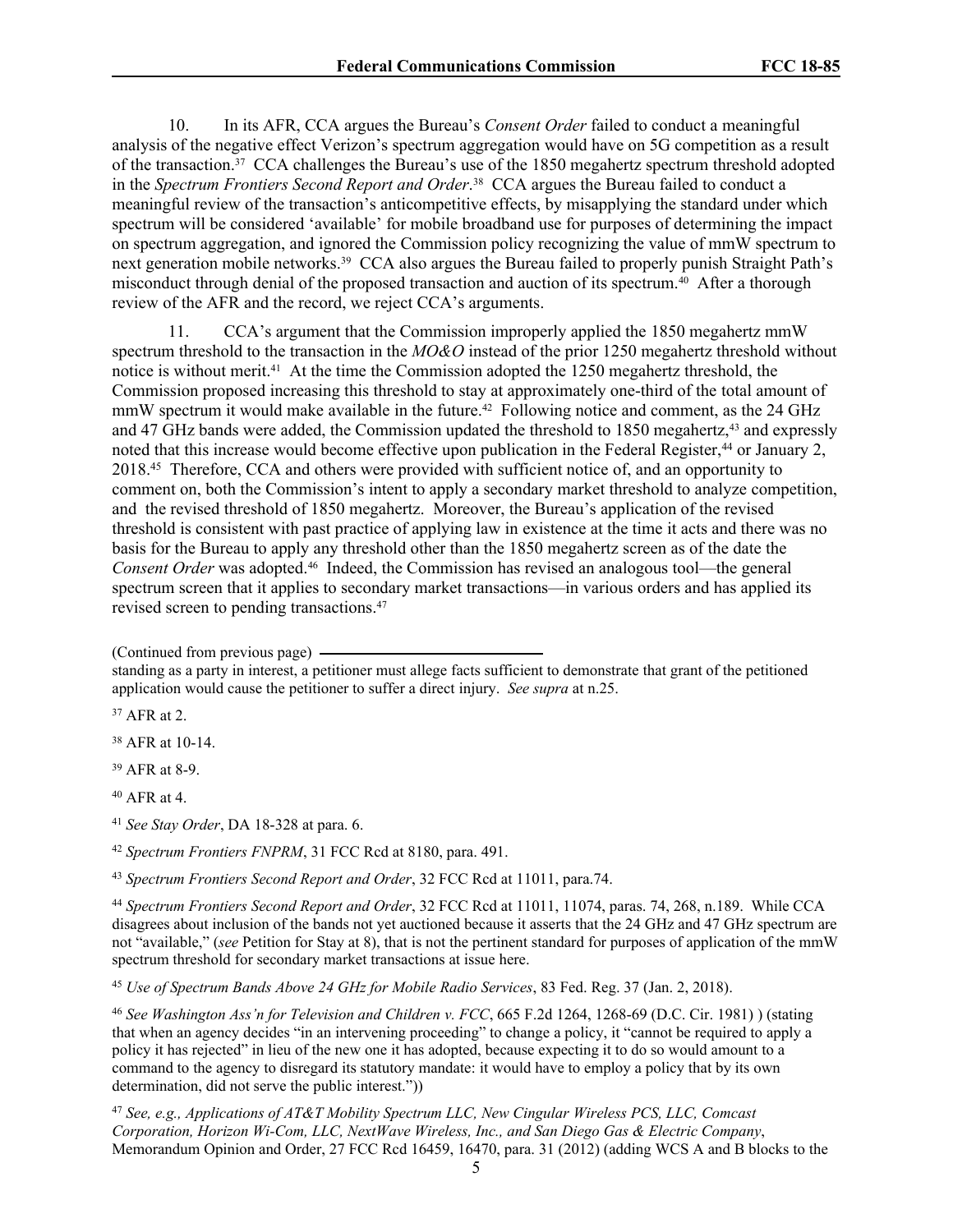12. To the extent that CCA is arguing that some of the spectrum included in the mmW spectrum threshold—such as the 24 GHz and 47 GHz—will not be available for years, its remedy was to file a petition for reconsideration of the *Spectrum Frontiers Second Report and Order*. 48 It did not do so. Under those circumstances, the only proper action for the Bureau was to apply the 1850 megahertz mmW threshold adopted by the Commission and in effect. In addition, the Commission plans to make the bands to which the spectrum threshold applies available as soon as practicable.<sup>49</sup> For instance, the Commission recently sought comment on procedures for the auction process for the 24 GHz and 28 GHz bands, with bidding on 28 GHz scheduled to begin November 14, 2018.<sup>50</sup>

13. The Bureau's finding that Verizon's spectrum holdings post transaction remained below the revised mmW 1850 megahertz spectrum threshold in all markets, which we affirm, informed the conclusion that the transaction would not result in competitive harms through foreclosure and anticompetitive spectrum aggregation. CCA argues that the spectrum threshold serves only as an "analytical tool" and does not absolve the Bureau from considering other sources of competitive harm.<sup>51</sup> But the Bureau did so and found Verizon's post-transaction spectrum holdings do not raise concerns in light of the current state of the marketplace.<sup>52</sup> Nevertheless, CCA states the Bureau's assertion that "mmW spectrum is not the only spectrum available that may be useful for providing 5G services" is "patently false."<sup>53</sup> CCA also argues that all service providers need access to specific mmW bands like 28 GHz and 39 GHz to support 5G deployment.<sup>54</sup> Neither claim is supported by the record.

14. First, CCA's claim that mmW spectrum is necessary for 5G is belied by CCA's own assertions in various Commission filings that there are various spectrum paths to  $5G<sub>5</sub>$  and that various CCA members including Sprint, T-Mobile and DISH have announced plans to develop 5G in the 2.5 GHz, 600 MHz, AWS-4, and 700 MHz bands, respectively.<sup>56</sup> Furthermore, the Commission has stated that holding a mix of spectrum bands benefits competition and consumers, and that mmW spectrum is likely to serve as a supplement to lower-band spectrum;<sup>57</sup> this band is one of several mmW bands and the mmW bands are among many that have the potential to be used for 5G services. As the Bureau previously noted, Verizon's acquisition of mmW spectrum is unlikely to foreclose rival service providers

<sup>49</sup> *See Spectrum Frontiers Second Report and Order*, 32 FCC Rcd 10991, para. 6.

<sup>50</sup> *See Auctions of Upper Microwave Flexible Use Licenses for Next-Generation Wireless Licenses*, Public Notice FCC 18-43 (rel. Apr. 17, 2018).

<sup>51</sup> AFR at 14.

<sup>52</sup> *See Consent Order* at 33 FCC Rcd at 196, para. 22.

<sup>53</sup> AFR at 14-15 (citing *Consent Order*, 33 FCC Rcd at 196, para*.* 23).

<sup>54</sup> AFR at 17.

<sup>56</sup> Verizon Opposition at 13-14 (citing Verizon/Straight Path Joint Opposition to Petitions to Deny, ULS File No. 0007783428, at 7-9 (filed Aug. 18, 2017)).

<sup>57</sup> *Spectrum Frontiers Report and Order*, 31 FCC Rcd at 8081, para. 184.

<sup>(</sup>Continued from previous page)

spectrum screen); *Applications of AT&T Corporation and Dobson Communications Corporation*, Memorandum Opinion and Order, 22 FCC Rcd 20295, 20312-13, paras. 30-31 (2007) (adding 700 MHz spectrum to the spectrum screen).

<sup>48</sup> *See Stay Order*, DA 18-328, at para. 6; *see also* Verizon Opposition at 11.

<sup>55</sup> Verizon Opposition at 13 (citing Letter from Rebecca Murphy Thompson, CCA, to Marlene H. Dortch, Secretary, FCC, WT Docket Nos. 17-79 et al., at 3 (filed Feb. 5, 2018) (encouraging the Commission to "unlock valuable spectrum resources to pave the road to next-generation technologies and 5G," and in particular, supporting the 3.5 GHz rulemaking as part of that effort); CCA Reply Comments, WT Docket No. 17-183, at 2 (filed Nov. 15, 2017) ("[T]he 3.7-4.2 GHz band is particularly well-suited for 5G wireless services.")).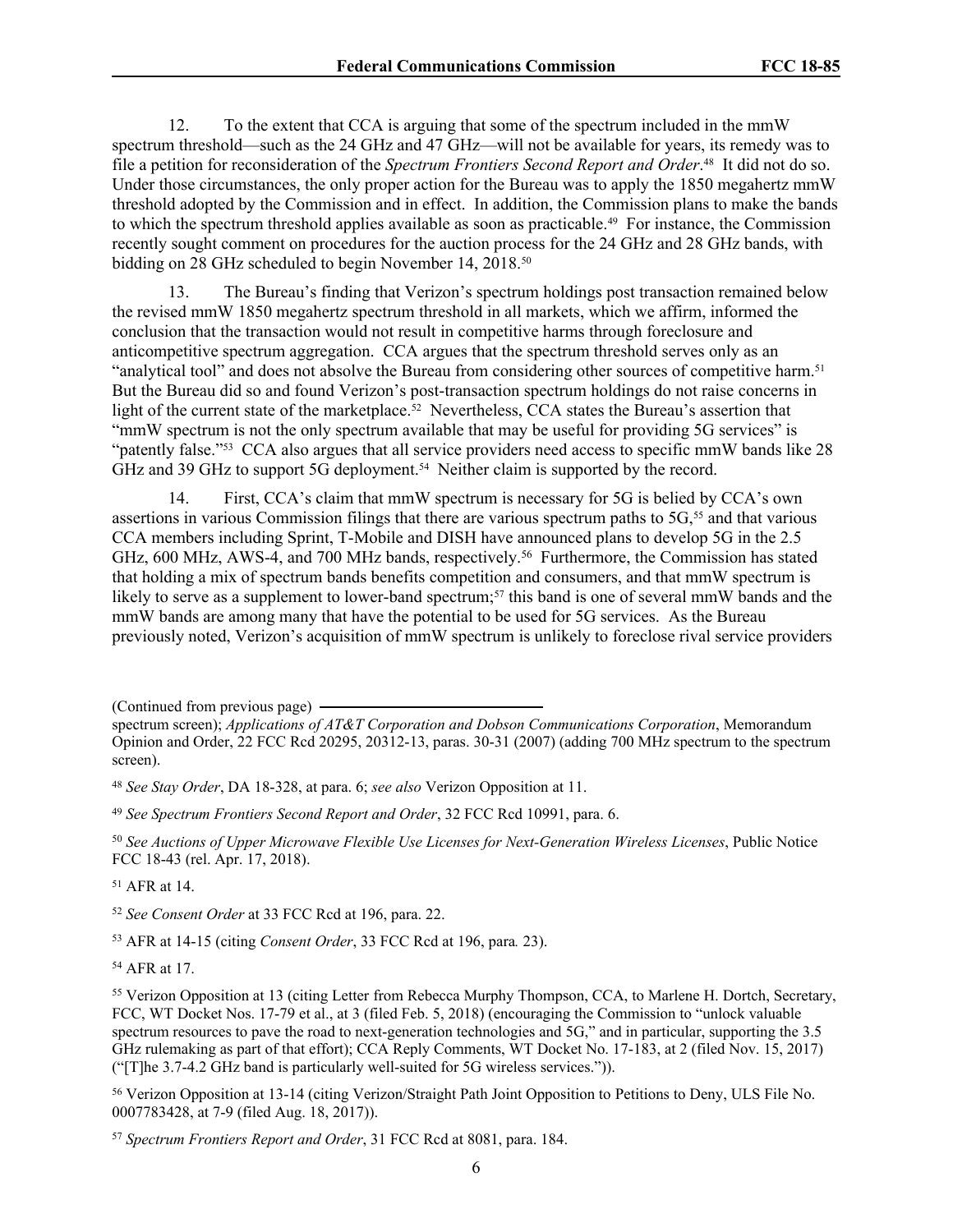from obtaining access to sufficient mmW spectrum for development of their own products and services.<sup>58</sup> Second, with respect to CCA's request that we focus specifically on the 28 GHz and 39 GHz bands, we have already rejected CCA's request for band-specific aggregation screens in the rulemaking proceeding.<sup>59</sup> The Commission has grouped the 24 GHz, 28 GHz, 37 GHz, 39 GHz, and 47 GHz bands together for purposes of applying spectrum holdings policies, given their "similar technical characteristics and potential uses,"<sup>60</sup> and nothing in the AFR persuades us that a different approach is warranted. Given the nascent state of the current mmW marketplace and of the 5G services potentially utilizing these bands, and that multiple bands may supply inputs key to this effort, we find any assertions about any adverse competitive impact of Verizon's post-transaction spectrum holdings in two bands to be speculative at best.<sup>61</sup> In light of that conclusion, we reject CCA's alternative request that we require Verizon to divest spectrum.<sup>62</sup>

15. The other harm which CCA believes the Bureau did not adequately assess involves Straight Path's purported unjust enrichment. In its AFR, CCA repeats its prior argument that the terms of the Consent Decree entered into with Straight Path did not prevent the Commission from denying the sale of its licenses to Verizon and auctioning Straight Path's spectrum instead.<sup>63</sup> And even if the Consent Decree terms could be interpreted as requiring the Transaction's approval, it has argued those terms could be superseded by any subsequent Rule or Order adopted by the Commission—giving the Commission the flexibility it needs to conduct an independent analysis of the transaction's benefits and harms.<sup>64</sup> With no constraint placed on it, according to CCA, the Bureau should therefore have evaluated whether denying the transaction would have better served the public interest by making the revoked licenses available through competitive bidding.<sup>65</sup>

16. As the Bureau concluded when CCA raised the same arguments in its petition to deny, these amount to an impermissible collateral attack on the Enforcement Bureau's exercise of its enforcement discretion in entering into the Consent Decree.<sup>66</sup> The Bureau's determination to resolve these issues pursuant to the terms of the Consent Decree amounts to a decision not to pursue an enforcement action that is generally committed to an agency's absolute discretion.<sup>67</sup> CCA raises no new allegations that persuade us that we should designate this matter for hearing. To the extent that CCA argues the Commission should auction spectrum held by an existing licensee, the argument is also difficult to square with the statutory endorsement of secondary market transactions in Section 310(d) of the Act, that provision's bar on considering alternative transferees of Straight Path's spectrum within the context of this transaction, and adoption of the spectrum screen, which applies to Verizon and other potential buyers of this spectrum on the secondary market. Nor may the Commission accord any weight

<sup>61</sup> *See Consent Order*, 33 FCC Rcd at 196, paras. 22-23.

<sup>62</sup> AFR at 4, 25.

<sup>63</sup> AFR at 18.

<sup>64</sup> AFR at 19.

<sup>58</sup> *Consent Order*, 33 FCC Rcd at 196, para. 23; *see also Stay Order* at para. 7.

<sup>59</sup> *Spectrum Frontiers Report and Order*, 31 FCC Rcd at 8082, para. 185-186; *Spectrum Frontiers Second Report and Order*, 32 FCC Rcd at 11041, para. 162.

<sup>60</sup> Verizon Opposition at 8 (citing *Spectrum Frontiers Report and Order*, 31 FCC Rcd at 8082, para. 186 and *Spectrum Frontiers Second Report and Order*, 32 FCC Rcd at 11011, para. 74.).

<sup>65</sup> AFR at 20.

<sup>66</sup> *Consent Order*, 32 FCC Rcd at 192, para. 12.

<sup>67</sup> *Consent Order*, 32 FCC Rcd at 192-93, para. 12 (*citing New York State Dep't of Law v. FCC,* 984 F.2d 1209 (D.C. Cir. 1993); *accord, NTCH, Inc. v. FCC,* 841 F.3d 497, 503 (D.C. Cir. 2016). *See also SEC v. Citigroup Global Markets Inc.,* 673 F.3d 158, 163 (2d Cir. 2012) (". . . the scope of a court's authority to second-guess an agency's discretionary and policy-based decision to settle is at best minimal")).